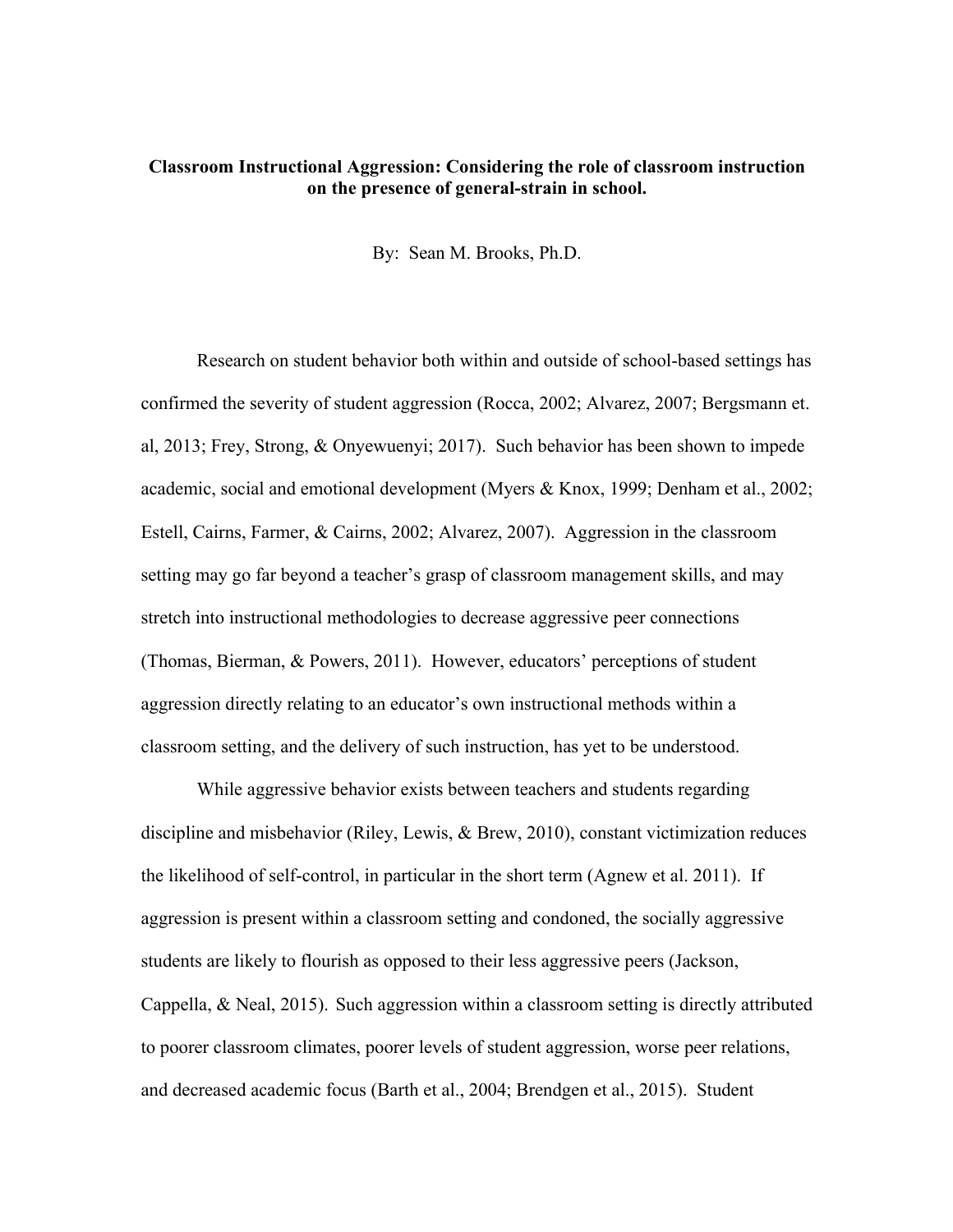aggression levels are also altered as a result of the school's environment from a socioeconomically standpoint (Thomas & Bierman, 2006).

Prospective teachers themselves view physical aggression to be far more detrimental than verbal or relational bullying (Garner, Moses, & Waajid, 2013). Varying perceptions of aggression and violence within school environments may cause teachers themselves to view their role as a classroom instructor as a position that is free from an aggressive influence among the student population. Such feeling may also contribute to classroom aggression among students, in particular those who are deemed as being more popular or possessing abundant social relationships (Garandeau, Ahn, & Rodkin, 2011; Rohlf, Krahé, & Busching, 2016).

If interpersonal aggression is openly displayed within classroom settings between teachers and students, student-to-student and peer aggression increases (Lucas-Molina, Williamson, Pulido, & Pérez-Albéniz, 2015). Teacher driven aggression may become a source of emotional, verbal, and physical maltreatment for students. For example, Olweus (1999) found that 2 percent of 2,400 primary and middle school students in Norway reported maltreatment by teachers and 10 percent of teachers reported that they themselves harassed their students in the past. Olweus (1999) also found that in about 50 percent of the classrooms studied, teacher harassment had occurred. As teachers' communicative behaviors can have an impact on student behavior and academic achievement, teachers must balance communication behaviors that might positively effect or negatively impact student learning (Mazer, & Stowe, 2016). Furthermore, such experiences with classroom aggression have not been currently measured regarding the instructional antecedents to such behaviors. While some forms of instructional practices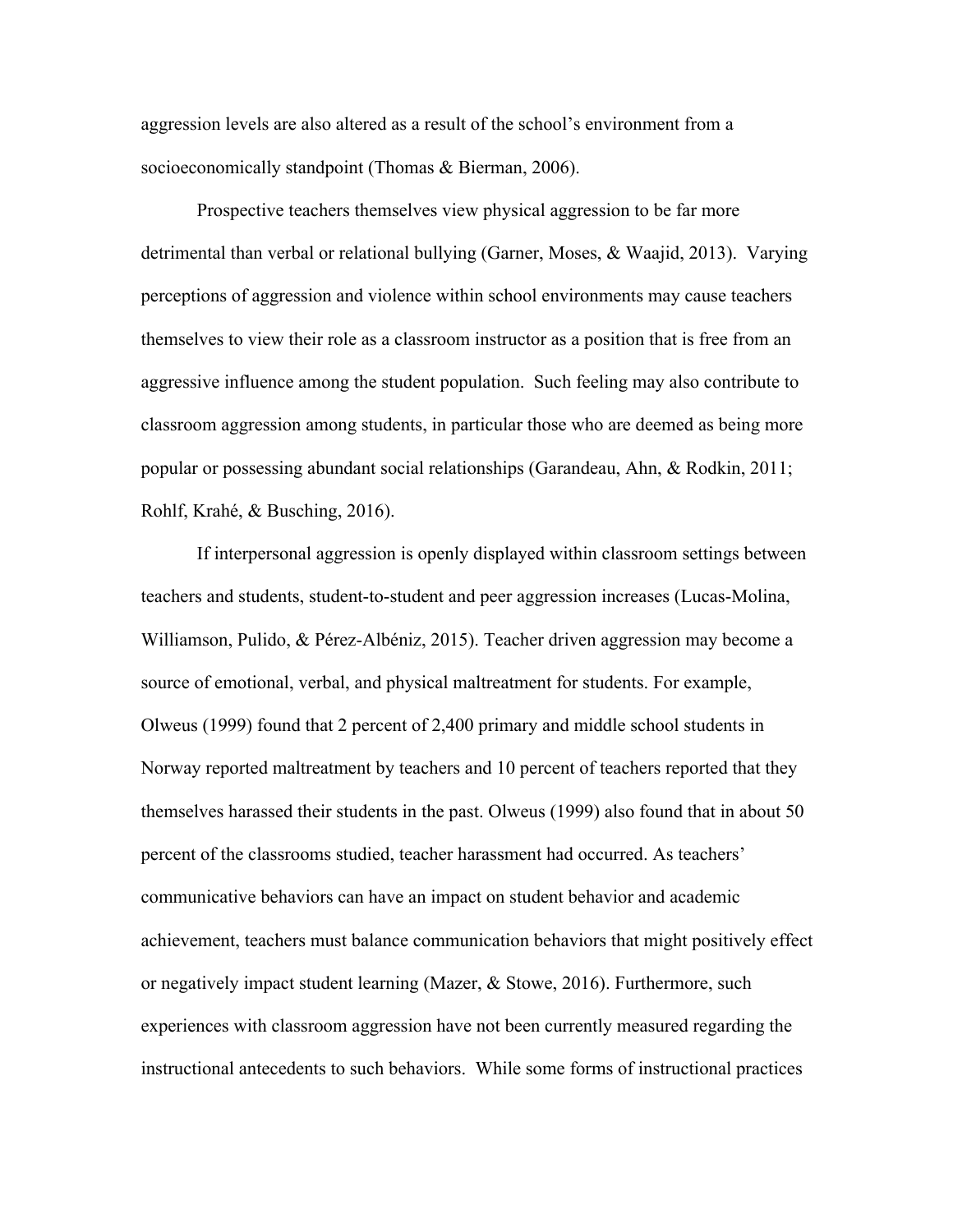may be unique to a particular school-based subject (i.e., debates within history class), other practices may be used universally, regardless of the subject matter being taught. These practices may lead to general-strain between students, and between students and teachers within school-based settings, specifically within classroom environments, thereby potentially generating aggression through the application of specified classroom instruction.

Attitudes and perceptions need to be understood from both the teacher and students' points of view in order to further understand what climate is being generated from aggressive instructional practices. Is there a shared belief that some classroom instructional practices are aggressive, and if so, are these practices implemented anyhow, without thought of inflating the aggressive levels of students within classroom settings? Thus, this builds upon Robert Agnew's General Strain Theory (GST) to better understand the motivations of teachers and students regarding classroom aggression and instructional practices that may lead to, or fuel individual or group levels of strain.

GST specifically states that everyone, not just a select few, are prone to frustration and aggression depending on the type and frequency of stressors: (a) the inability to achieve positively valued goals; (b) the removal of or threat to remove positively valued stimuli; (c) to present a threat to one with noxious or negatively valued stimuli (Agnew, 2001). GST states that adults and youth are both susceptible to such stressors and the existence of any prevailing short and long-term consequences (Agnew, 2006). An inability to receive accurate information or achieve goals may lead to episodes of strain, in particular in educational environments where an abundance of adults and youth are present (Agnew, 2006).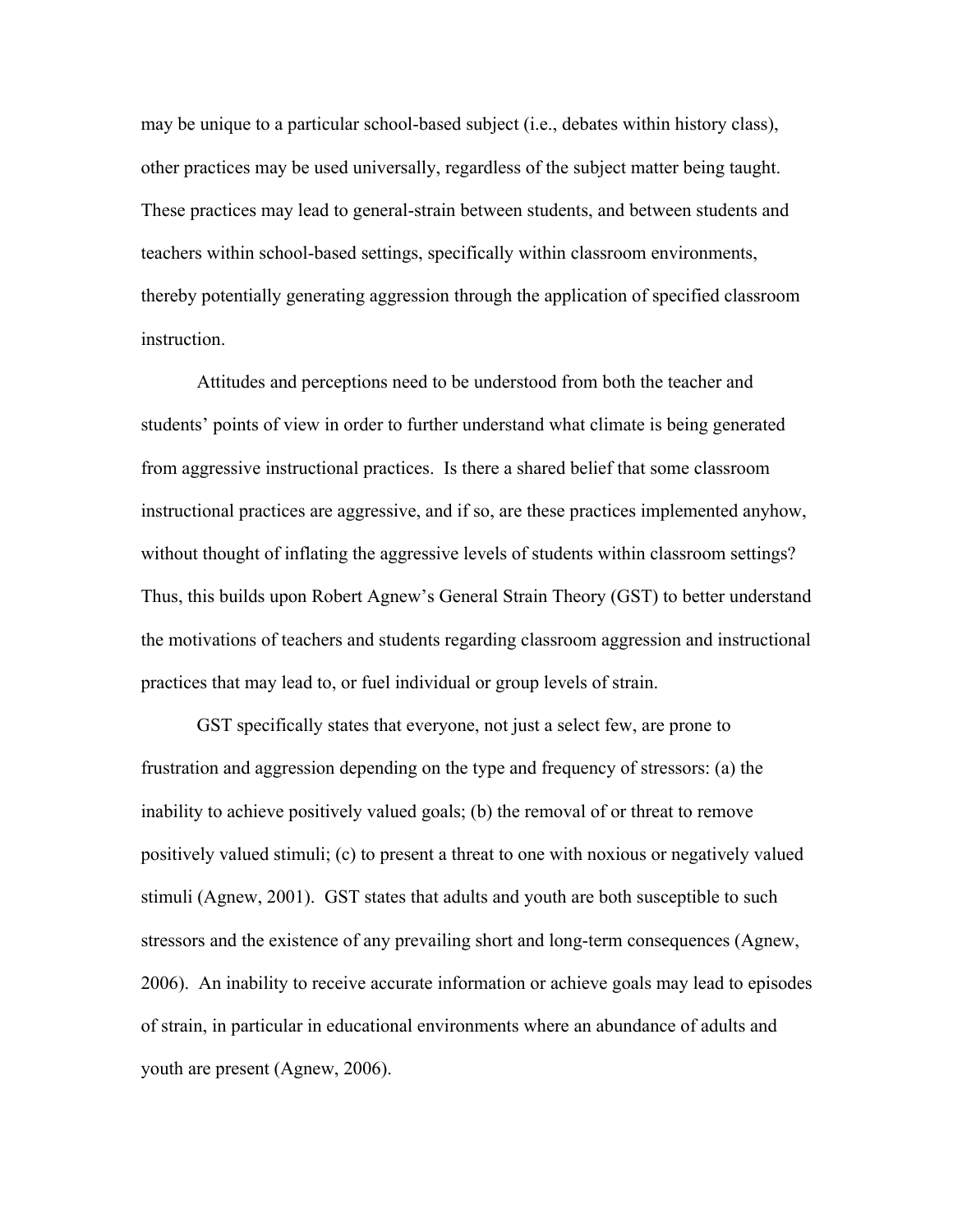With GST in mind, there are a variety of instructional methods that are heavily relied on given the specificity of a classroom setting. For example, within K-12 math classes, is it possible that having students line up at the front of the room and complete math problems on the front board, in front of their peers, could give rise to anxiety, bullying and interpersonal conflict arising as a result of public embarrassment? Within history classes, is it possible that facilitating political or historic event debates could give rise to a fluster of shouting and arguing over opinions, instead of a sharing of proven facts? Within science classes, could debates or students challenging the veracity of the content itself, to the teacher, create a less productive and more aggressive classroom environment? Within language arts/reading classes, could the forced reading of the same text, in particular fictional texts, create a lack of interest that may lead to higher levels of general strain and lower levels of literacy and achievement? Could all of these commonly used dogmas generate a reduced willingness to learn or a reduced interest in a specified subject matter itself?

All of these questions should be examined before formal instruction is planned and delivered within classroom settings by the teacher. This can, or should be done in an effort to ensure that teachers themselves, and the instructional approaches that are employed, are not adding to the predecessors that lead and contribute to the presence of conflict and violence in school. By passing instructional ideas thought a filter of this already-researched subject on aggression and general-strain within school and classroombased settings, may produce a more productive and higher achieving classroom environment. Less game-playing, reduced or non-existent competitive moments and divisiveness—may ensure more individuality, personal responsibility and higher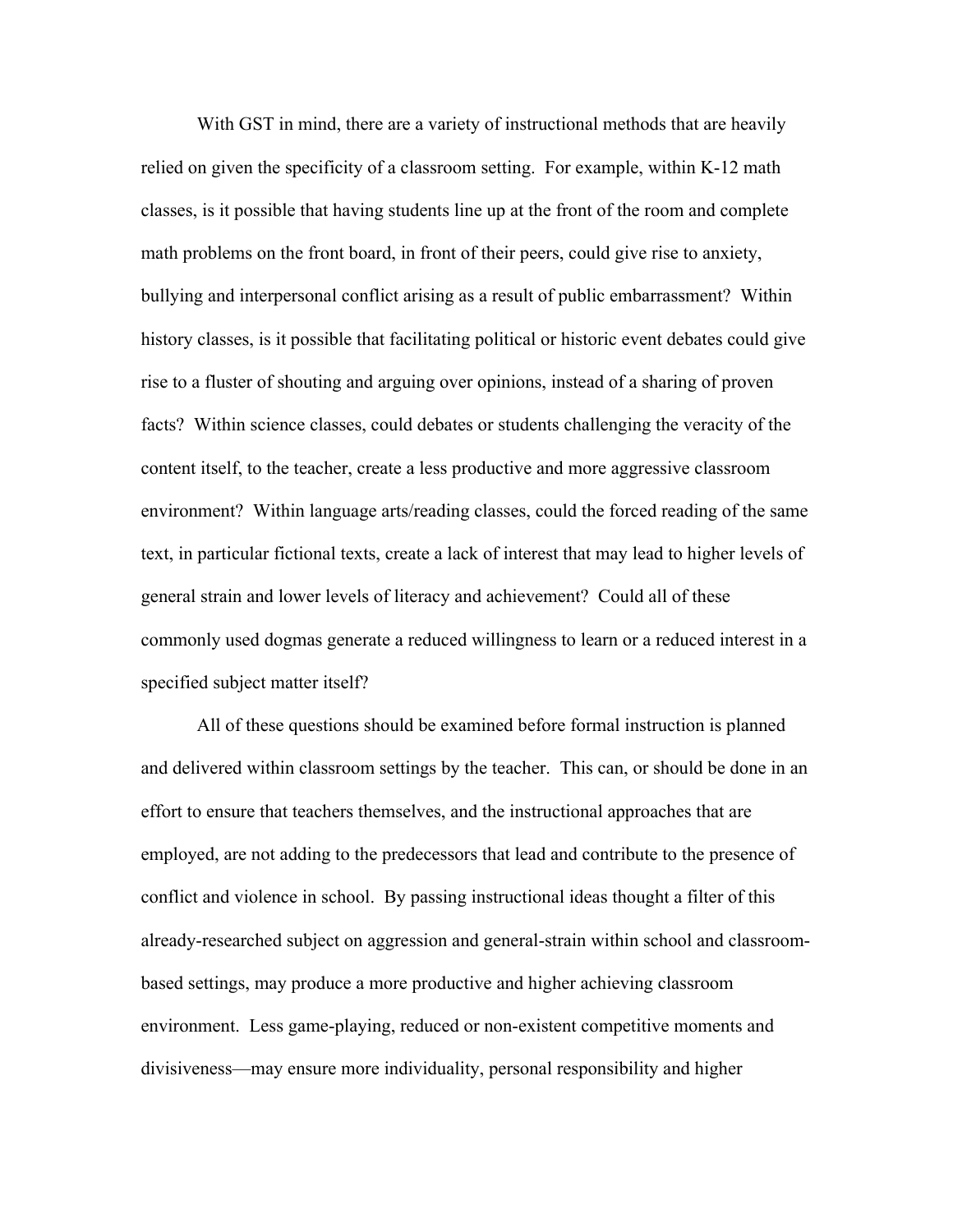individual achievement. After all, aren't these three latter points the ultimate purpose of the induvial student attending school in the first place?

Dr. Sean M. Brooks has spoken nationally and internationally on the topics of conflict and violence in school, teacher education, teacher leadership, curriculum and instruction, classroom management, and freedom and independence in education.

Dr. Brooks is the author of the books; *Where the Finger Points, Violence Among Students and School Staff, The Mental and Emotional State of School-Aged Students, The Origins of School Violence, Purposeful Deception,* and *Discourses on Education.*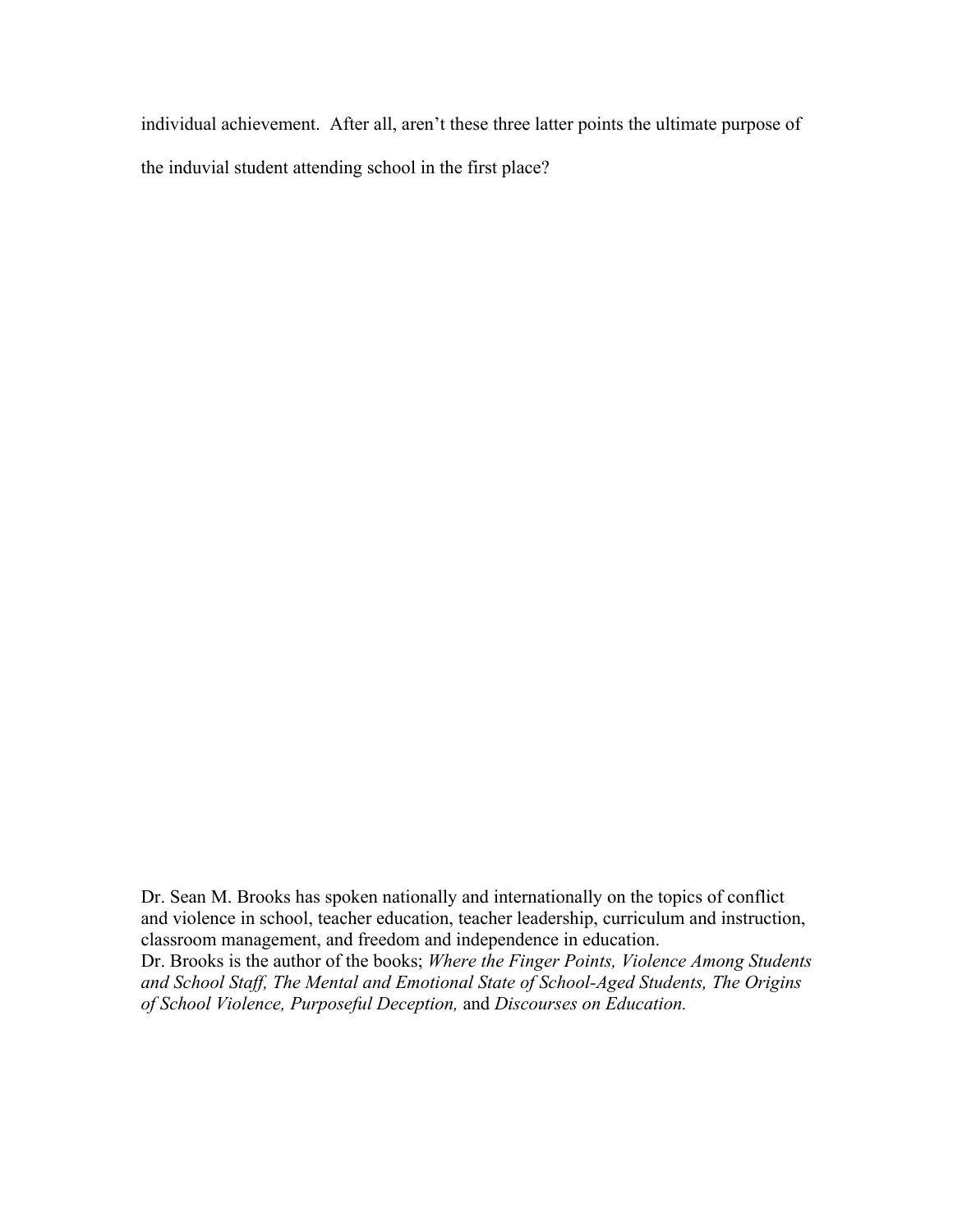## References

Agnew, R. (2001). Building on the foundation of general strain theory: Specifying the types of strain most likely to lead to crime and delinquency. *Journal of Research in Crime and Delinquency*, *38*(4), 319-361.

Agnew, R. (2006). *Pressured into Crime: An Overview of General Strain Theory.* Los Angeles, CA: Roxbury.

Agnew, R., Scheuerman, H., Grosholz, J., Isom, D., Watson, L., & Thaxton, S. (2011). Does victimization reduce self-control? A longitudinal analysis. *Journal of Criminal Justice*, *39*(2), 169-174.

Alvarez, H. K. (2007). The Impact of Teacher Preparation on Responses to Student Aggression in the Classroom. *Teaching and Teacher Education: An International Journal of Research and Studies*, *23*(7), 1113-1126.

Barth, J. M., Dunlap, S. T., Dane, H., Lochman, J. E., & Wells, K. C. (2004). Classroom Environment Influences on Aggression, Peer Relations, and Academic Focus. *Journal of School Psychology*, *42*(2), 115-133.

Bergsmann, E. M., Van De Schoot, R., Schober, B., Finsterwald, M., & Spiel, C. (2013). The Effect of Classroom Structure on Verbal and Physical Aggression among Peers: A Short-Term Longitudinal Study. *Journal of School Psychology*, *51*(2), 159-174.

Brendgen, M., Girard, A., Vitaro, F., Dionne, G., & Boivin, M. (2015). Geneenvironment correlation linking aggression and peer victimization: do classroom behavioral norms matter? *Journal of Abnormal Child Psychology*, *43*(1), 19-31.

Corbin, J. M., & Strauss, A. (1990). Grounded theory research: Procedures, canons, and evaluative criteria. *Qualitative sociology*, *13*(1), 3-21.

Denham, S., Caverly, S., Schmidt, M., Blair, K., DeMulder, E., Caal, S., & Mason, T. (2002). Preschool Understanding of emotions: Contributions to classroom anger and aggression. *Journal of Child Psychology & Psychiatry & Allied Disciplines*, *43*(7), 901- 916.

Estell, D. B., Cairns, R. B., Farmer, T. W., & Cairns, B. D. (2002). Aggression in Inner-City Early Elementary Classrooms: Individual and Peer-Group Configurations. *Merrill-Palmer Quarterly*, *48*(1), 52-76.

Frey, K. S., Strong, Z. H., & Onyewuenyi, A. C. (2017). Individual and class norms differentially predict proactive and reactive aggression: A functional analysis. *Journal of Educational Psychology*, *109*(2), 178-190.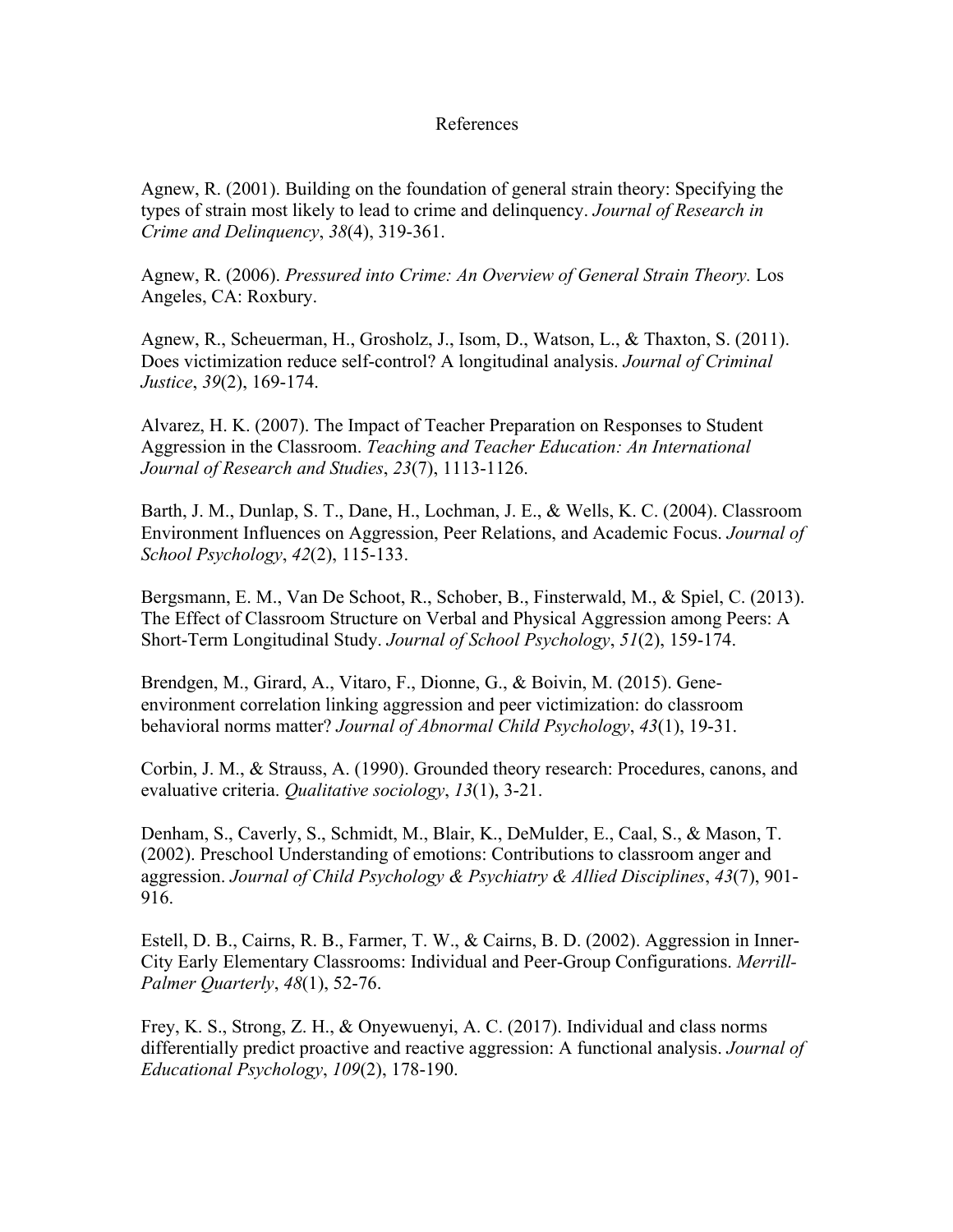Garandeau, C. F., Ahn, H., & Rodkin, P. C. (2011). The social status of aggressive students across contexts: The role of classroom status hierarchy, academic achievement, and grade. *Developmental Psychology*, *47*(6), 1699-1710.

Garner, P. W., Moses, L. K., & Waajid, B. (2013). Prospective teachers' awareness and expression of emotions: Associations with proposed strategies for behavioral management in the classroom. *Psychology in The Schools*, *50*(5), 471-488.

Jackson, D. R., Cappella, E., & Neal, J. W. (2015). Aggression norms in the classroom social network: Contexts of aggressive behavior and social preference in middle childhood. *American Journal of Community Psychology*, *56*(3-4), 293-306.

Jones, S. M., & Molano, A. (2016). Seasonal and compositional effects of classroom aggression: A test of developmental-contextual models. *Journal of Cognitive Education and Psychology, 15*(2), 225-247.

Lucas-Molina, B., Williamson, A. A., Pulido, R., & Pérez-Albéniz, A. (2015). Effects of student teacher relationships on peer harassment: a multilevel study. *Psychology in The Schools*, *52*(3), 298-315.

Mazer, J. P., & Stowe, S. A. (2016). Can Teacher Immediacy Reduce the Impact of Verbal Aggressiveness? Examining Effects on Student Outcomes and Perceptions of Teacher Credibility. *Western Journal of Communication*, *80*(1), 21-37.

Myers, S. A., & Knox, R. L. (1999). Verbal aggression in the college classroom: Perceived instructor use and student affective learning. *Communication Quarterly*, *47*(1), 33-45.

Olweus, D. (1999). Norway. In P. K. Smith, Y. Morita, J. Junger-Tas, D. Olweus, R. Catalano, & P. Slee (Eds.), The nature of school bullying: A cross-national perspective 50 (pp. 28–48). London, UK: Routledge.

Riley, P., Lewis, R., & Brew, C. (2010). Why did you do that? Teachers explain the use of legal aggression in the classroom. *Teaching and Teacher Education*, *26*(4), 957-964.

Rocca, K. A. (2002). Verbal Aggression in the Classroom. *Communication Teacher*, *16*(3), 3-16.

Rohlf, H., Krahé, B., & Busching, R. (2016). The socializing effect of classroom aggression on the development of aggression and social rejection: A two-wave multilevel analysis. *Journal of School Psychology*, *58*57-72.

Thomas, D. E., & Bierman, K. L. (2006). The impact of classroom aggression on the development of aggressive behavior problems in children. *Development and Psychopathology*, *18*(2), 471-487.